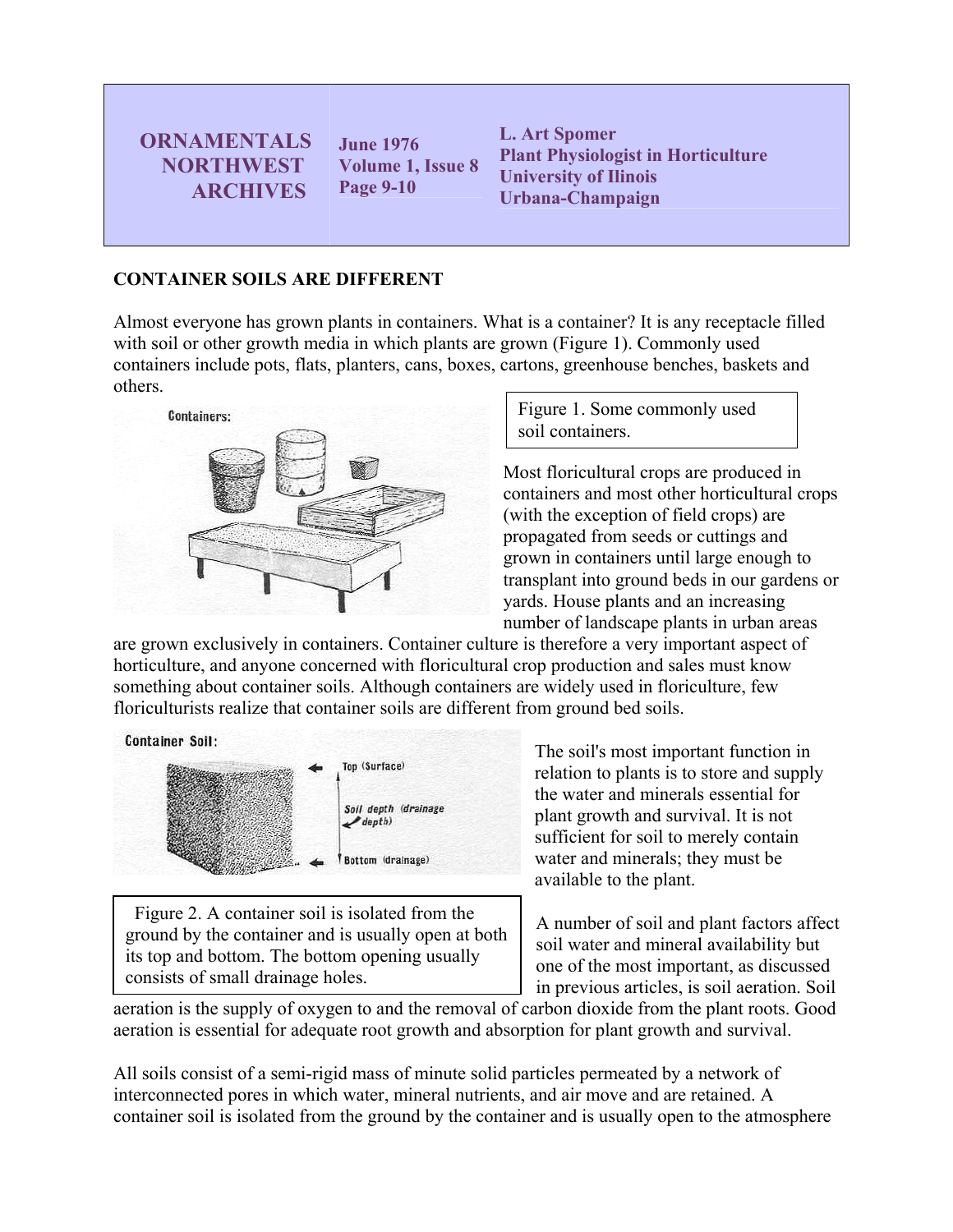at the top (surface) and bottom (drainage holes). Container soil depth (or height) is the vertical distance between the surface and drainage levels (Figure 2).

Container soils have two important characteristics distinguishing them from ground bed soils; they are (1) small, and (2) shallow (Figure 3). The effect of smallness is obvious. The soil water and mineral reservoir available to container plants is much less than to those growing in ground



Figure 3. Container soils are smaller of its shallowness (Figure 6). and shallower than ground bed soils. Both of these characteristics tend to reduce plant growth in containers.

beds, and this reservoir must therefore be replenished by frequent irrigation and fertilization to maintain equivalent growth in containers.

Because of this "container soil effect," an excellent garden or field soil placed into a container will probably remain saturated following watering and drainage and result in poor soil aeration and poor plant growth. Even if the container is filled with coarse sand or perlite, it may remain saturated following irrigation and be poorly aerated because

The effect of container shallowness is less obvious; however, it can be easily demonstrated with an ordinary flat cellulose sponge, like the one which you use to scrub the bathroom or car. The sponge is

placed flat on the level, (spread fingers of one hand), and saturated by pouring water on it until

water drips from its bottom side. The sponge, like the soil, is permeated by pores which are full of water when the sponge is saturated. In other words, the sponge is a good model or analog of a container of soil; it behaves like soil. If, after water ceases to drip from the flat sponge, it is stood on end, more water will drain out of it (its water content decreases) (Figure 4). Merely increasing the height of the sponge by turning it up on end decreases its water content.

A real container soil behaves the same way. Actually, a perched water table forms at the container soil bottom (drainage level), even though it has free drainage (open at bottom (Figure 5). Like any water table, the soil is saturated



Figure 4. A flat sponge can be used to demonstrate the effect of container soil depth on water content.

(pores filled with water) and water content decreases with height above the water table.

The deeper the container soil, the lesser its surface and average water content following watering and drainage.

The effects of container smallness and shallowness create the dilemma of a soil which contains an inadequate supply of water and minerals to maintain growth for more than a short period; yet, this same soil may be too wet for the plant to absorb even this inadequate supply (Figure 7). The effects of smallness can be remedied by frequent watering and fertilization; however, this also increases the frequency of poor aeration (due to shallowness of container soil).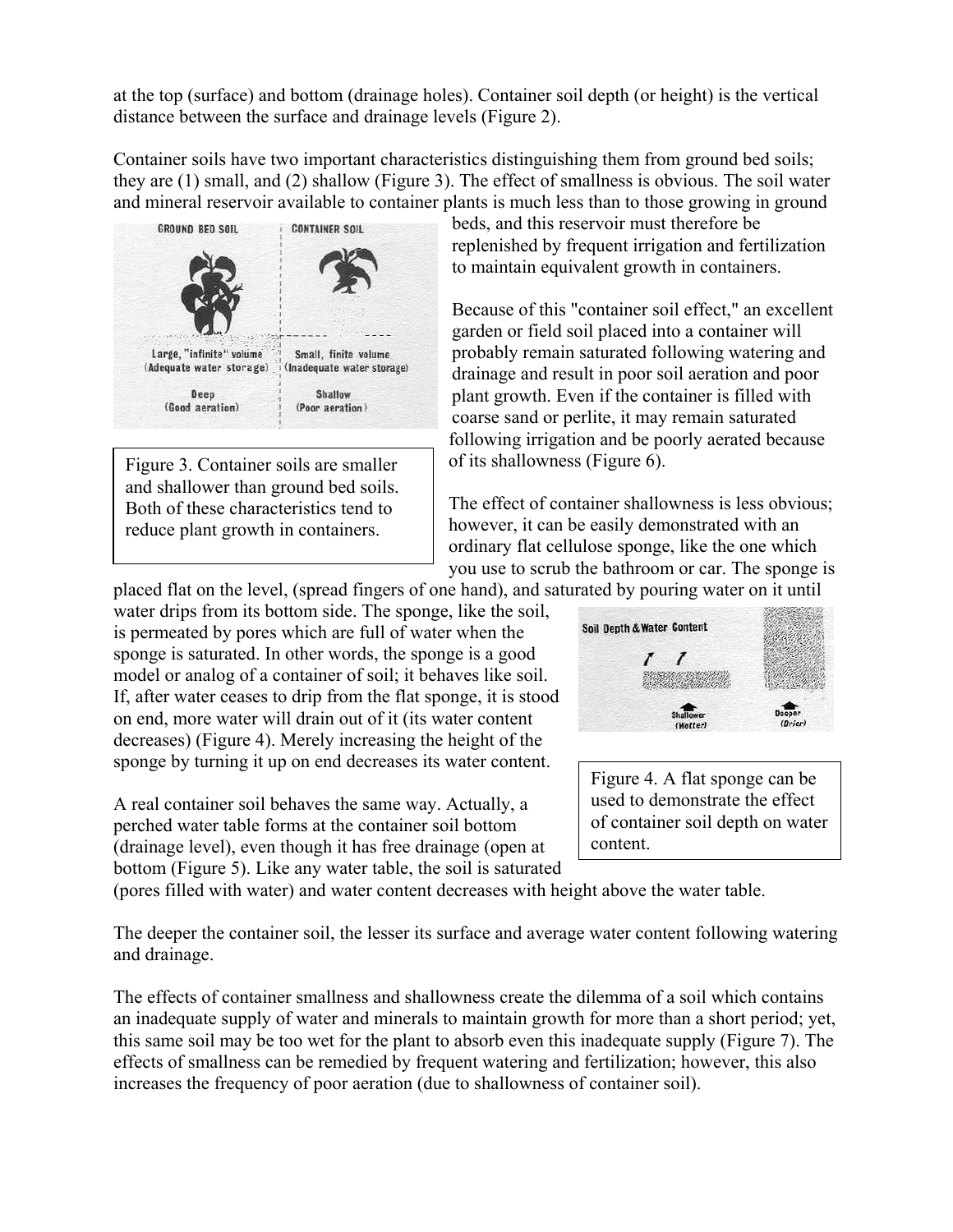Figure 5. The water content as a function of container soil height for three different soils: A - a very coarse-textured sand; C - a silty clay loam; and B - a mixture of A and C. Even though C is an excellent field soil, it becomes poorly aerated when placed in a container. On the other hand, A has excellent aeration but poor water retention. An ideal soil would be a compromise between A and C.





The effects of shallowness can be remedied by incorporating coarse-textured amendments (e.g., sand, sawdust, peat, perlite, bark, vermiculite, calcined clay, etc.) into the soil to create large pores which drain following water, despite the perched water table at the container bottom. However, insufficient amendment worsens aeration instead of improving it and excess amendment results in insufficient water retention for growth.

Although container smallness and shallowness create problems for growing plants, these problems can be minimized through proper irrigation, fertilization and use of soil amendments. Remember, CONTAINER SOILS ARE DIFFERENT and therefore require different care than garden or field soils.

(From "Illinois State Florists' Association Bulletin," no. 365, May-June, 1976.)